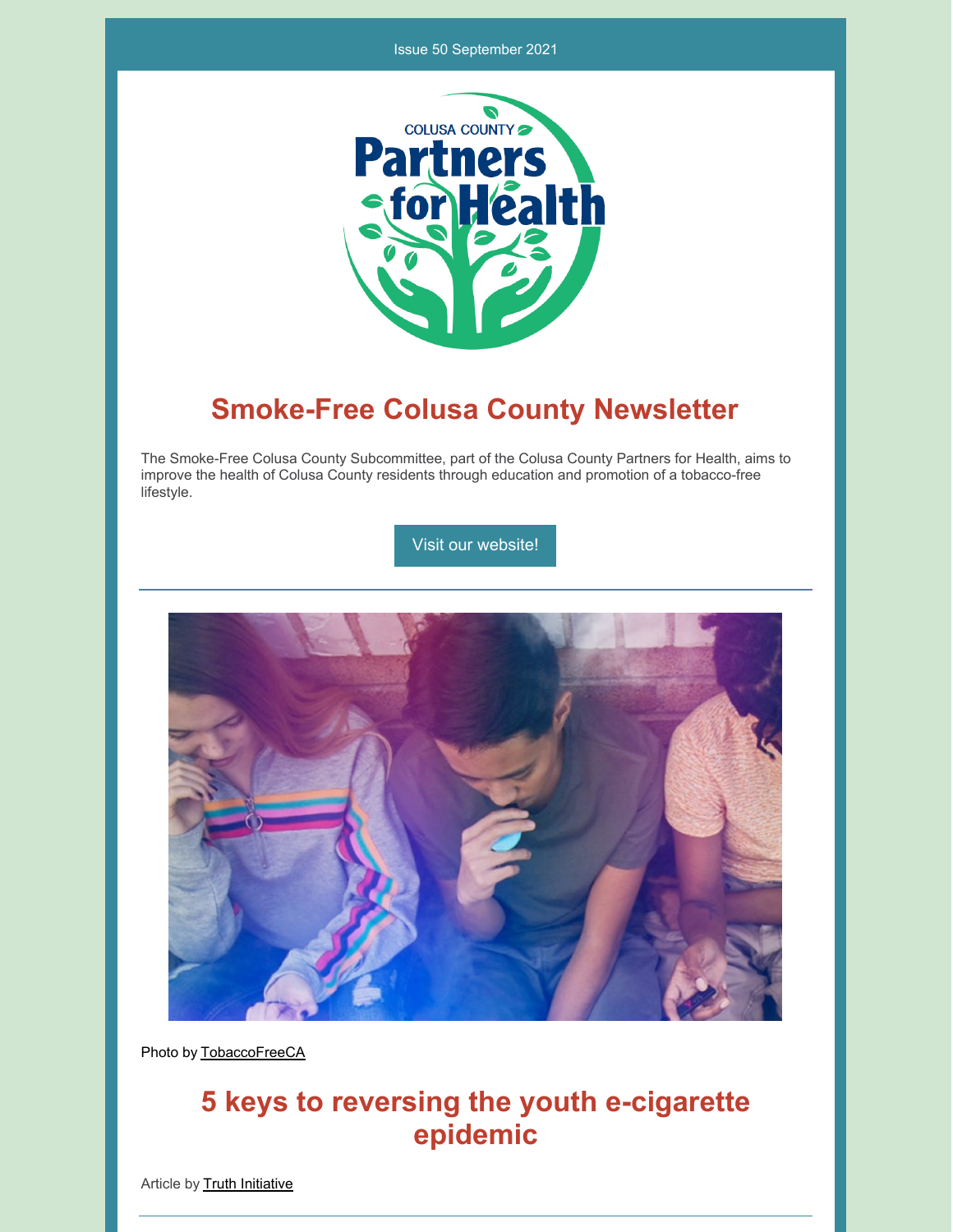#### **Reaching young people with prevention and quitting education**

Despite the tobacco industry's insistence to regulators that e-cigarettes are intended for and marketed to adult smokers, youth and young adults continue to vape at the highest rates.

Reaching young people with the facts they need to make informed decisions is critical. Many young people did not know the health risks of e-cigarettes when they started using them. In fact, according to a 2018 study published in Tobacco Control, sixty-three percent of JUUL users did not know that this product always contains nicotine.

The national **truth** education campaign is designed to reach young people wherever they are. It includes a proven-effective mass media campaign; This is Quitting, the first-of-its-kind text message quit vaping program to help young people quit; a national youth vaping prevention curriculum available to educators nationwide; and rigorous and field-leading research on the topic of [e-cigarettes.](https://youtu.be/usrQL5p8jyc)

#### **Advancing the science on quitting**

While there is strong demand for quitting vaping among young people, limited research exists on how to help them quit.

New research that demonstrates the effectiveness of This is [Quitting](https://truthinitiative.org/thisisquitting) is beginning to fill an important gap. Results from a paper recently published in JAMA Internal [Medicine](https://jamanetwork.com/journals/jamainternalmedicine/fullarticle/10.1001/jamainternmed.2021.1793?guestAccessKey=47c4d83e-5f45-4024-857a-2e296e550101&utm_source=For_The_Media&utm_medium=referral&utm_campaign=ftm_links&utm_content=tfl&utm_term=051721) showed This is [Quitting](https://youtu.be/poEc99a0Wb0) increased quit rates among young adults aged 18-24 by nearly 40% compared to a control group.

#### **[To enroll in This is Quitting, teens and young adults text DITCHVAPE to 88709.]**

The findings show that text messaging is a scalable and cost-efficient approach to promote vaping abstinence among young adult e-cigarette users. The results of the clinical trial also establish an effectiveness benchmark and build the evidence base for understanding how to help young people quit ecigarettes.

"This is a free [and] confidential program based on text messaging, which we know is really the preferred way that young people choose to communicate. They can engage easily and discreetly without necessarily having to disclose to an adult that they're interested in quitting," says Amanda Graham, Chief of Innovations at Truth Initiative. Since it launched in 2019, This is Quitting has helped over 350,000 teens and young adults on their journey to quit vaping.

**Parents can text QUIT to (202) 899-7550** to receive text messages designed specifically for parents of vapers or register at **[BecomeAnEX.org](https://www.becomeanex.org/)** to access a supportive online community and interactive website.

#### **Building momentum to quit by sharing real stories**

At the start of 2021, Truth Initiative data showed 60% of 15- to 24-year-old current e-cigarette users [surveyed](https://truthinitiative.org/research-resources/quitting-smoking-vaping/most-young-e-cigarette-users-say-they-want-quit-vaping) want to quit vaping within the year. To support the many people who wanted to quit, **truth** launched Quit [Together](https://www.youtube.com/watch?v=FQLv8SgBUT0) – a campaign that tapped TikTok influencers to broadcast their own experiences as they quit vaping, in real-time, to their huge followings across social media platforms.

The campaign's emphasis on providing information, tools and a support system was key for the campaign. According to a Truth [Initiative](https://truthinitiative.org/research-resources/quitting-smoking-vaping/most-young-e-cigarette-users-say-they-want-quit-vaping) survey, of those who want to quit, more than half (51.2%) agreed that texting would help them do so. Respondents also noted that having a support system on social media (43.6%), following along with a group of social influencers who were quitting (41.7%) and watching an influencer quit vaping themselves (40.8%) would be helpful.

Sam, a former vaper from South Carolina, says the recent**truth** campaign gave him the push he needed to successfully quit.

"With the help of **truth** and the accountability of This is Quitting, it really made the load 10 times easier in the sense of actually getting free of nicotine," explains Sam.

#### **Calling for comprehensive federal regulation**

The shift in sales of disposables and menthol flavored e-cigarettes [underscoresthe](https://truthinitiative.org/research-resources/emerging-tobacco-products/action-needed-e-cigarettes) need for comprehensive regulation. According to the 2020 NYTS data, almost all young current e-cigarette users vape flavored e-cigarettes, which remain widely available after partial flavor restrictions in early 2020 exempted many products.

After finally facing a September 2020 deadline for e-cigarette manufacturers to submit premarket applications (known as PMTAs), FDA has begun reviewing the millions of product applications submitted. Immediate action is needed to ensure a thorough and transparent FDA review of all products – including products that are positioned with [unauthorized](https://truthinitiative.org/research-resources/tobacco-industry-marketing/spinning-new-tobacco-industry-how-big-tobacco-trying) quit claims, but have not applied as quit devices – so that regulatory measures can help protect youth from a lifetime of nicotine addiction.

#### **Aggressively monitoring of the tobacco industry's targeting of young people**